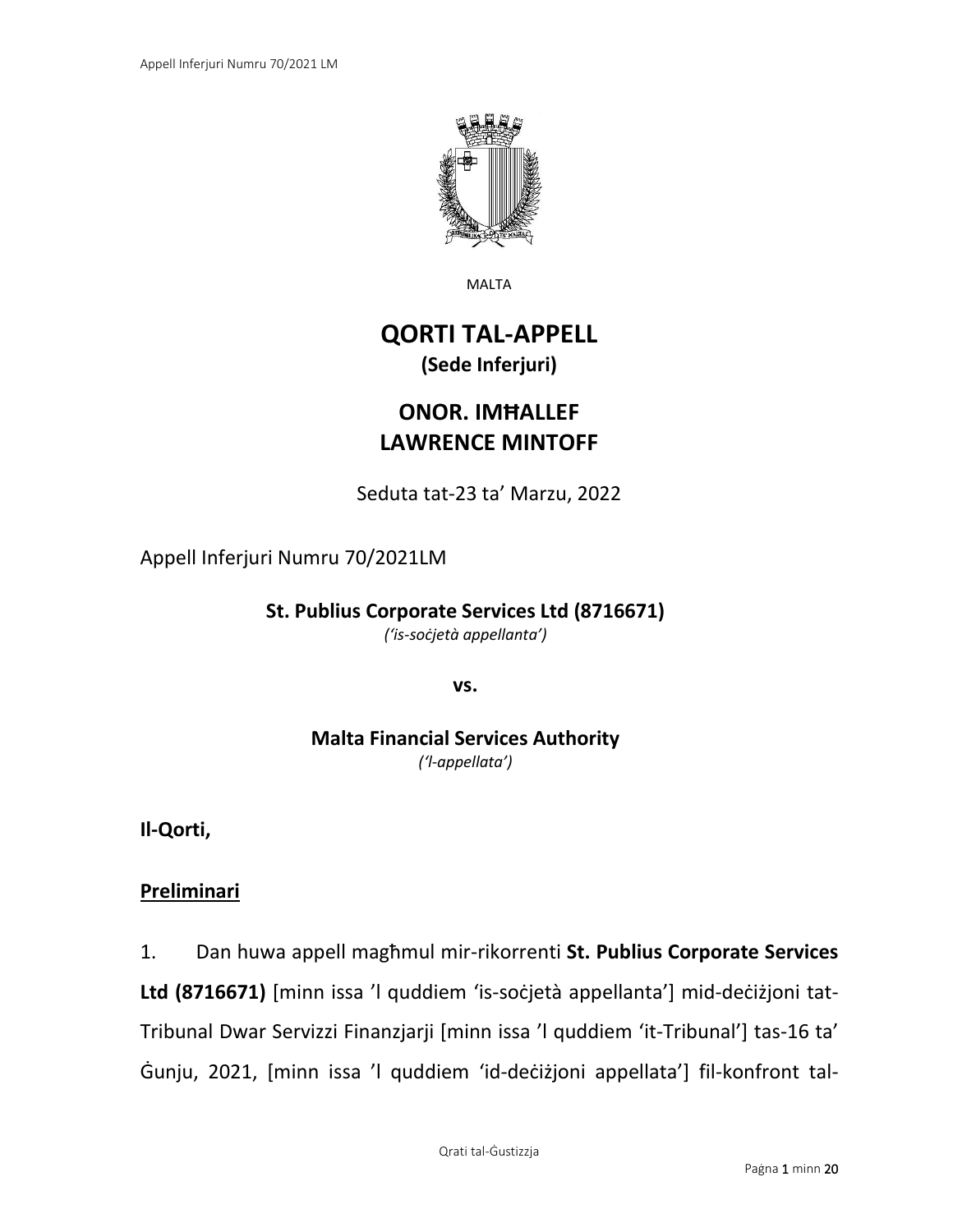intimata l-**Awtorità għas-Servizzi Finanzjarji ta' Malta** [minn issa 'I quddiem 'l-Awtorità appellata'], li permezz tagħha ddeċieda kif ġej:

*"On the basis of the Above, the Tribunal:*

*1. Rejects the First and Second Ground of Appeal;*

*2. Upholds in part the Third Ground of Appeal and orders the Authority to amend the second sentence of the notice in question to read as follows:*

"Accordingly the MFSA warns the public against entering into any transactions or otherwise dealing with the above-mentioned company or individual on any matters falling within the parameters of the Company Services Providers Act, Chapter 529 of the Laws of Malta."

*3. Upholds the Reply of the Authority to the said appeal in so far as such a reply is in line with what has been decided.*

*Costs of this appeal are to be borne by the Appellant."*

## **Fatti**

2. Il-fatti tal-proċeduri odjerni jirrigwardaw iċ-ċaħda ta' konferma bilmiktub min-naħa tal-Awtorità appellata wara l-avviż li ngħata lilha bil-miktub mis-soċjetà appellanta, kif debitament reġistrata mal-Awtorità regolatorja sabiex topera bħala fornitur tas-servizzi tal-kumpaniji fir-Renju Unit bħala ġurisdizzjoni approvata, fejn l-imsemmija soċjetà appellanta uriet il-ħsieb tagħha li tipprovdi servizz lil kumpanniji f'Malta.

## **Id-deċiżjoni appellata**

3. Fid-deċiżjoni appellata, it-Tribunal ikkonstata u ddeċieda kif ġej: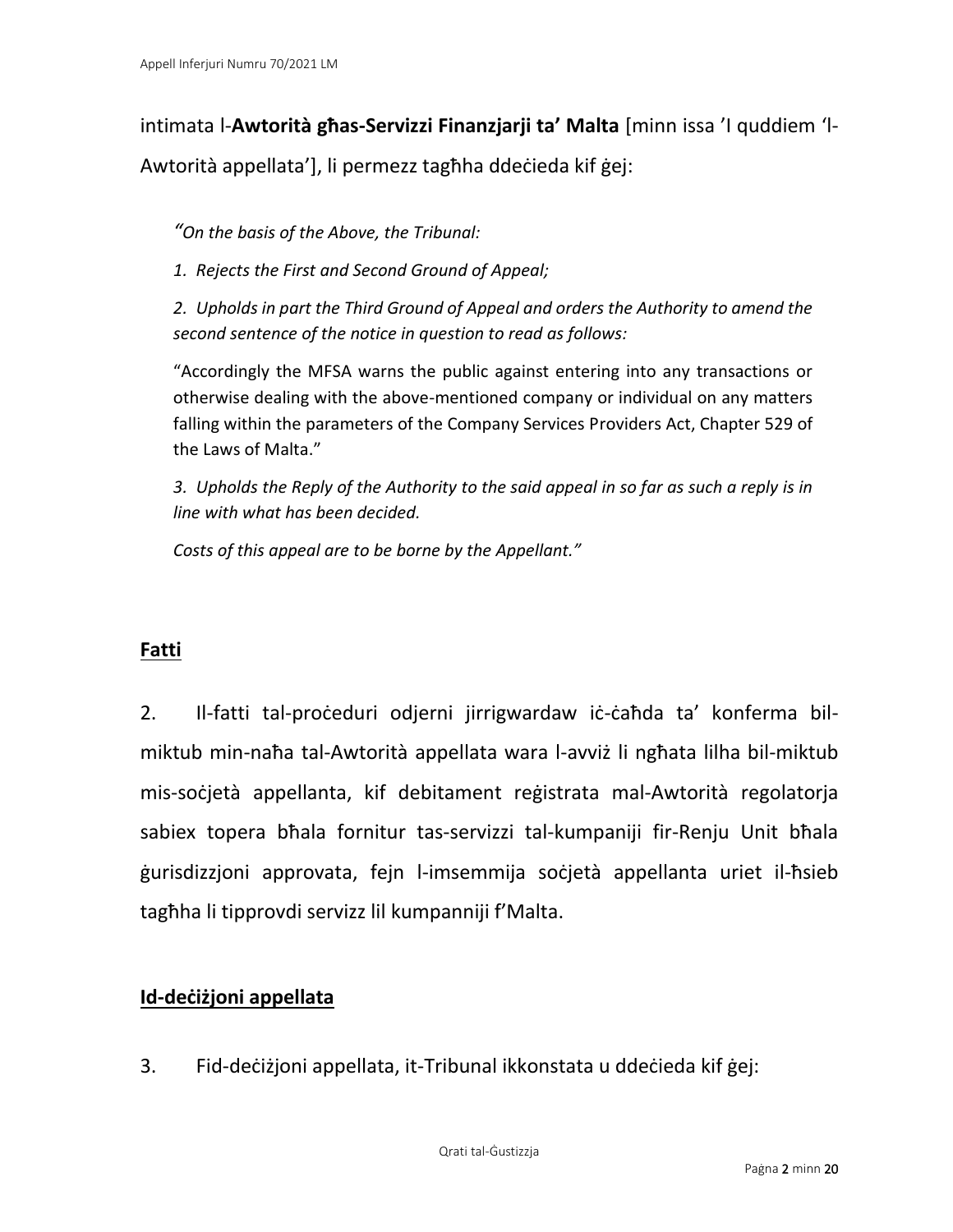#### *"Considers:*

- *1. The Appellant is a Private Limited Company registered with the Registrar of Companies for England and Wales bearing registration number 8716671 (fn. 6 Document A3 submitted with the appeal).*
- *2. By means of a letter of the 26th March 2014 (fn. 7 Document A5 submitted with the appeal), the Appellant, through its Managing Director Peter Knappertsbush made reference to the fact that it was a*  "corporate service provider based in London offering Company Formation Services, Agency & Mailbox Services, Trust Services and other related services" *and that it was granted to offer the mentioned services by the* "HM Revenue & Customs Authority in the United Kingdom under Registration Number 12726749 (fn. 8 Document A4 submitted with the appeal)". *The Appellant thus notified* "it's intention as required by the Maltese Company Services Provider Act XX of 2013 to execute all services it's licensed for to execute in Malta 45 days prior to the commercing this activities. The intended start is the 15th May 2014 in 22/12 Strait Street, Valletta VLT 1432, Malta. I appreciate your confirmation".
- *3. Mr. Knappertsbusch testified that the Appellant is still licensed (in 2017) and that the said license was renewed twice (fn. 9 Deposition of the 14th June 2017 document 11). According Mr. Knappertsbusch the said renewal involves the Appellant having to show that the companies it worked on are maintained in good condition. Mr. Knappertsbusch testified that his intention was to notify the Maltese Authorities and not to apply for a separate license.*
- *4. The Authority, by means of a letter of the 3rd June 2014 (fn. 10 Document A6 submitted with the appeal) raised a number of issues with the request made by the Appellant. However, between the 26th March 2014 and the issue of this letter, a number of meetings and exchanges were held between the Authority and Mr. Knappertsbusch (fn. 11 Deposition of the 30th October 2017 document 14. In fact the Authority replied to the letter of the 26th March 2014 through an email of the 2nd April 2014 (Doc 2 exhibited on the 21st April 2021) through which the Authority listed a number of documents that the Applicant should submit). Ms Cynthia Debono Mizzi (fn. 12 Deposition of the 23rd April 2018 document 21) testified that the Authority had started*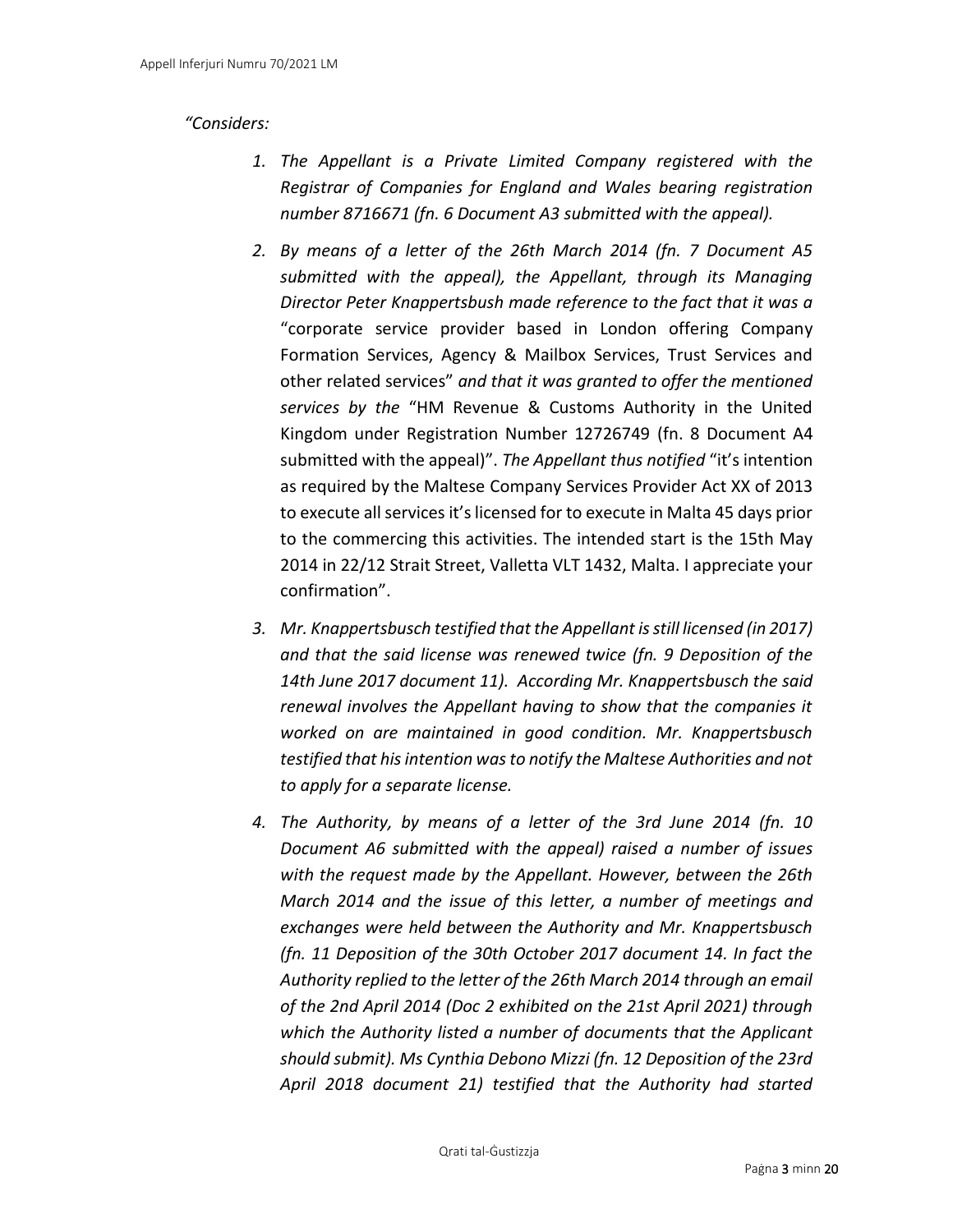*requesting information from the Appellant. It is worth noting that the Authority, through an email of the 16th May 2014 (fn. 13 Document 6 exhibited on the 21st April 2021) requested specific information on the process adopted in the UK (fn. 14 Refer to question 6 and 7 in the said document) The reply from the Appellant of the 18th May 2014 (fn. 15 Document 7 exhibited on the 21st April 2021) attempted to address the queries raised by the Authority in its previous communication. Further exchanges of the 29th May 2014 (fn. 16 Documents 9 and 10 exhibited on the 21st April 2021) and 30th May 2014 (fn. 17 Document 11 exhibited on the 21st April 2021) did not shed much more light on the requests made by the Authority. Ms. Cynthia Debono Mizzi testified that the Authority carried out a due diligence assessment because from the checks that the Authority conducted the assessment from the HMRC was not equivalent that that requested from the Authority. This process also involved the ascertainment that the individuals proposed by the Appellant to be functioning from the Malta office were also competent people to carry out these functions. Further to the submission of PQ'sthe Authority carried out a due diligence assessment and also a competence assessment. Dr. Paula Bonnici (fn. 18 Deposition of the 9th October 2019 document 33) and Angele Galea St. John (fn. 19 Deposition of the 27th November 2019 document 35 and 4th March 2020 document 38) confirmed the ongoing process embarked on with the Appellant further to the request made by the Appellant for recognition.*

- *5. The Appellant, by means of a letter of the 16th March 2015 (fn. 20 Document A7 submitted with the appeal) invoked the provisions of Article 49 of the "Traty* (sic) *of the Functioning of the European Act";*
- *6. By means of a letter of the 1st April 2015 (fn. 21 Document A8 submitted with the appeal) the Authority maintained that before a company may operate as a Company Service Provider in Malta, in accordance with provisions of Article 3 of the CSP Act, it must first obtain* "a no objection" *from the Authority even if it is authorised to act as such in the UK. It also referred to an email of the 5th March 2015 in which the Authority maintained that EU passporting rules do not apply to the activity of company services providers. The Appellant was further reminded that it* "cannot provide any company services in Malta prior to being authorised to do so by the MFSA".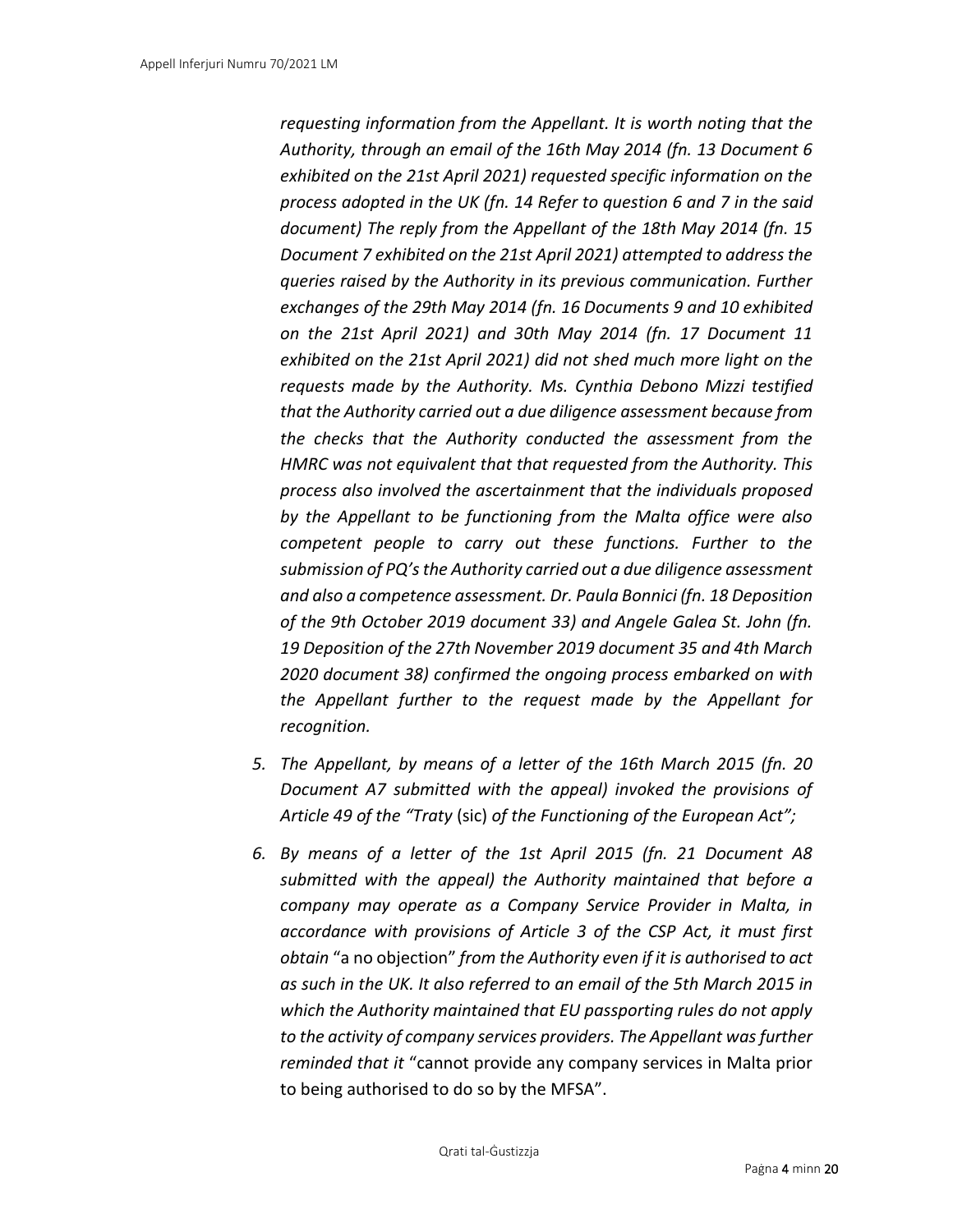- *7. By means of a letter of the 28th September 2015 (fn. 22 Document A9 submitted with the appeal) the Authority informed the Appellant that its Supervisory Council had reached a Preliminary Decision that it was not satisfied that the registration requirements necessary to approve the issue of a registration certificate to the Company to provide company services have been met. This decision was based on (A) Transparency; (B) Corporate Governance Structures; (C) Warnings issued by the MFSA; and (D) Competence;*
- *8. By means of a reply issued by the Appellant on the 9th November 2015 (fn. 23 Document A10 submitted with the appeal), the Appellant responded to the said Preliminary Decision and offered* "any additional explanations or evidence of fact".
- *9. On the 18th March 2016 (fn. 24 Document A1 submitted with the appeal), the Authority issued its final decision on the matter and after giving* "due consideration to the representations made by the Company in its letter of the 9th November 2015, ... has come to the conclusion that these representations do not justify a reconsideration of the position communicated in the Authority's letter of the 28th September 2015. Accordingly, and in terms of Article 5 of the Act, the Supervisory Council resolved that the Company's application for registration shall not be proceeded with as it does not have the necessary comfort that the registration requirements in terms of the Act would be satisfied. In reaching this decision the Supervisory Council has taken into account in particular the following factors:" *The same decision listed 5 factors (fn. 25 According to the deposition of Cynthia Debono Mizzi of the 23rd April 2018 (document 14), the reasons must be seen to cumulatively rather than independently) namely:*
	- *a. The representations provided did not deny Mr. Knappertsbusch's involvement in Eurokasse New Zealand Limited .... And neither did he provide proof that he was not involved in Eurokasse New Zealand Limited at the time of the investigation (fn. 26 According to the deposition of Cynthia Debono Mizzi of the 23rd April 2018 (document 14), the PQ did not even refer to the directorship held in this company);*
	- *b. Given that this information is of direct relevance to the MFSA's due diligence assessment, the warnings issued by the Austrian FMA (fn. 27 Document A14 submitted with the*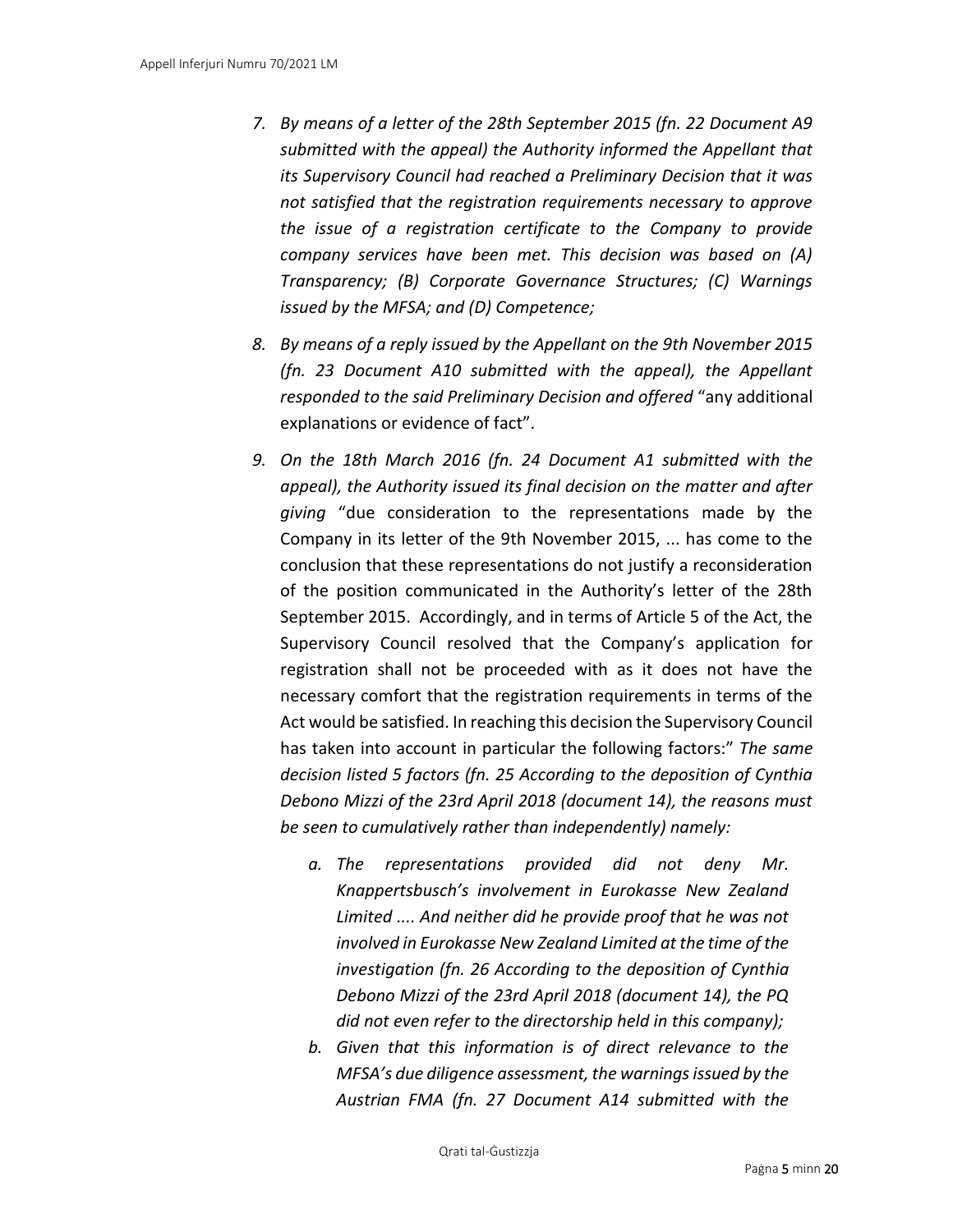*appeal) should have been brought to the MFSA's attention with the content of Mr. Knappertsbusch's PQ (fn. 28 The Appellant communicated with the Austrian Financial Markets Authority. Doc C and Doc D attached to Document 26)*

- *c. With respect to Corporate Governance structures, the information received by the MFSA with respect to training provided to proposed key officials was not sufficient to alleviate MFSA's concerns that the suggested course of action with regards to improving the competence aspect would be enough to enhance the weak governance structure that was proposed;*
- *d. Warnings have already been issued by the MFSA against Mr. Knappertsbusch and St. Publius Malta Limited in connection with licensable activities being carried out without any authorisation from the Authority (fn. 29 Documents A11 submitted with the appeal); and*
- *e. Although Mr. Knappertsbusch claims that he has been working in the area of corporate services since 2010, he did not demonstrate a good track record on which the Authority could rely.*
- *10. The said decision also noted that* "this letter precludes the Company and Mr. Knappertsbusch from offering CSP activities in Malta with immediate effect. In addition the Authority will include a notification on its website that the Company cannot conduct CSP activities".
- *11. On the 21st March 2016, the Authority issued a* "Warning" *(fn. 30 Document A2 submitted with the appeal) stating that St. Publius Corporate Services Limited and Mr. Knappertsbusch are not registered by the MFSA to provide any corporate services in or from Malta in terms of the Company Services Providers Act, Chapter 529 of the Laws of Malta. Accordingly the MFSA warns the public against entering into any transactions or otherwise dealing with the above-mentioned company or individual". Mr. Knappertsbusch interpreted this Warning as meaning that the Appellant could not conduct any business*  "worldwide" *(fn. 31 Deposition of Mr. Knappertsbusch of the 30th October 2017 Document 14)*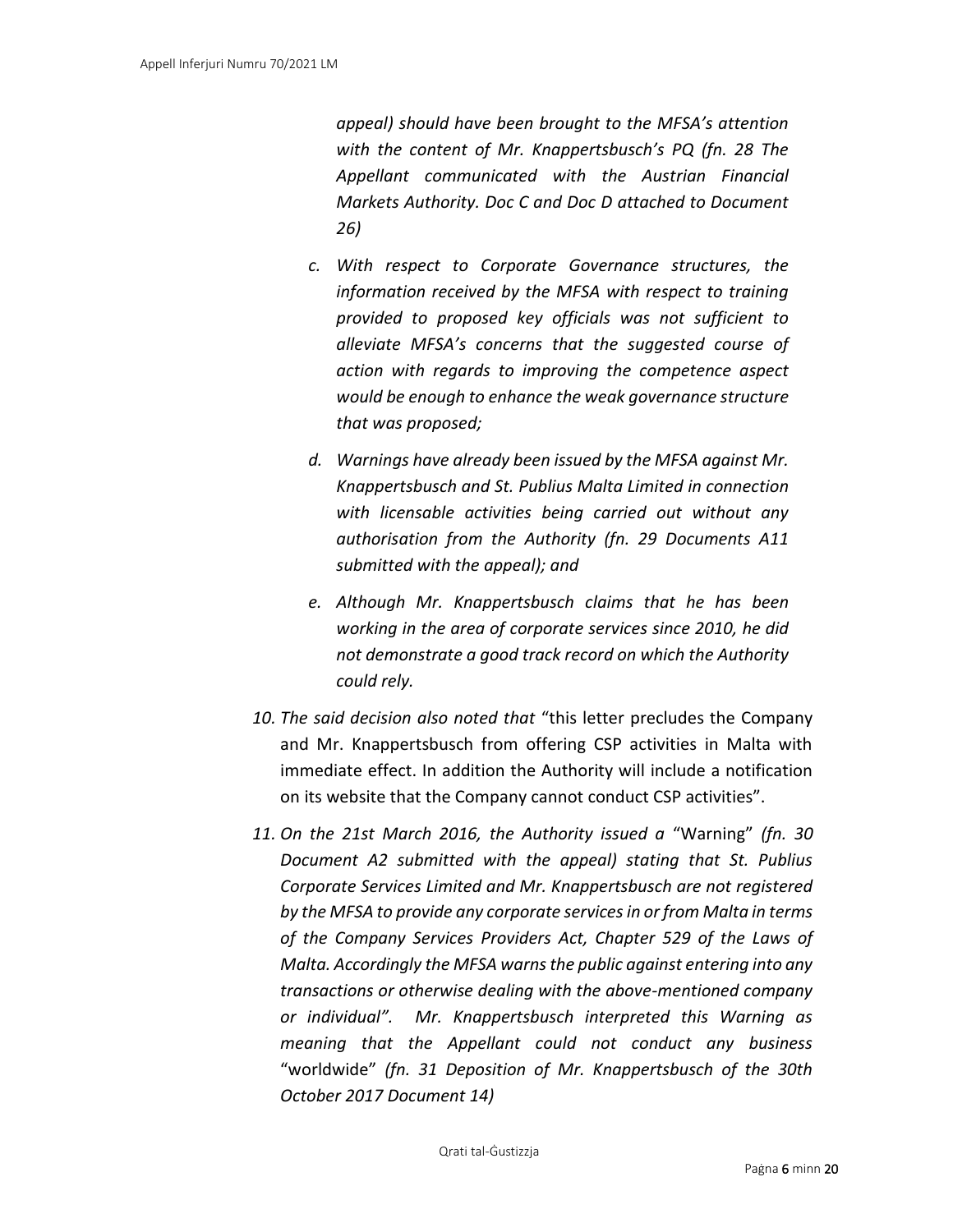- *12. Mr. Knappertsbusch had another company already registered in Malta by the name of St. Publius Corporate Services Limited. This company eventually changed its name to St. Publius Malta Limited at the request of the Authority (fn. 32 Deposition of Mr. Knappertsbusch of the 30th October 2017 Document 14). The Maltese company was issued with a warning by the Authority on the 25th October 2013 (fn. 33 Document A11 submitted with the appeal). A subsequent Notice was published by the Authority on the 13th January 2014 (fn. 34 Document A11 submitted with the appeal) through which the Authority notified the general public that the Maltese company and Mr. Knappertsbusch were making the necessary arrangements to transfer its business to duly authorised fiduciaries and financial services providers.*
- *13. Cynthia Debono Mizzi (fn. 35 Deposition of the 23rd April 2018 document 21) explained that for the Authority an application for*  "registration" *would be submitted by an individual or a company who will be applying for the fully-fledged application. Whereas a*  "notification", *would be applied for by a company situated in an approved jurisdiction, who would be availing of its registration or license or the authorisation it has in that approved jurisdiction to act as a corporate services provider, and the Authority would be recognising that authorisation. This recognition process is governed by Article 3(5)(a) of the CSP Act. It was confirmed that in the Appellant's case, the Authority was assessing a recognition (or notification) process. It was further explained that whereras the Authority did recognise the UK as an approved jurisdiction, it felt that the assessment in relation to the fitness and properness carried out in the UK did not match the one expected or followed by the Authority. So whereas the Authority did recognise the fact that the Appellant was registered with the HMRC (fn. 36 The Authority communicated with the HMRC as per Doc A and Doc B attached to Document 26), and that such a certificate was in line with the provisions of Article 3(5)(a) of the SP Act, the Authority deemed it necessary to request more information from the Appellant to* "bridge the gaps" *(fn. 37 Deposition of the 23rd April 2018 document 21). Angele Galea St. John (fn. 38 Deposition of the 4th March 2020 document 38) stated that the Authority was not even sure whether the activities that the Appellant was registered to carry out in the UK were similar to what they wanted to do in Malta. It is also clear that in this case, the Authority adopted the whole process as if the Appellant was*

Qrati tal-Ġustizzja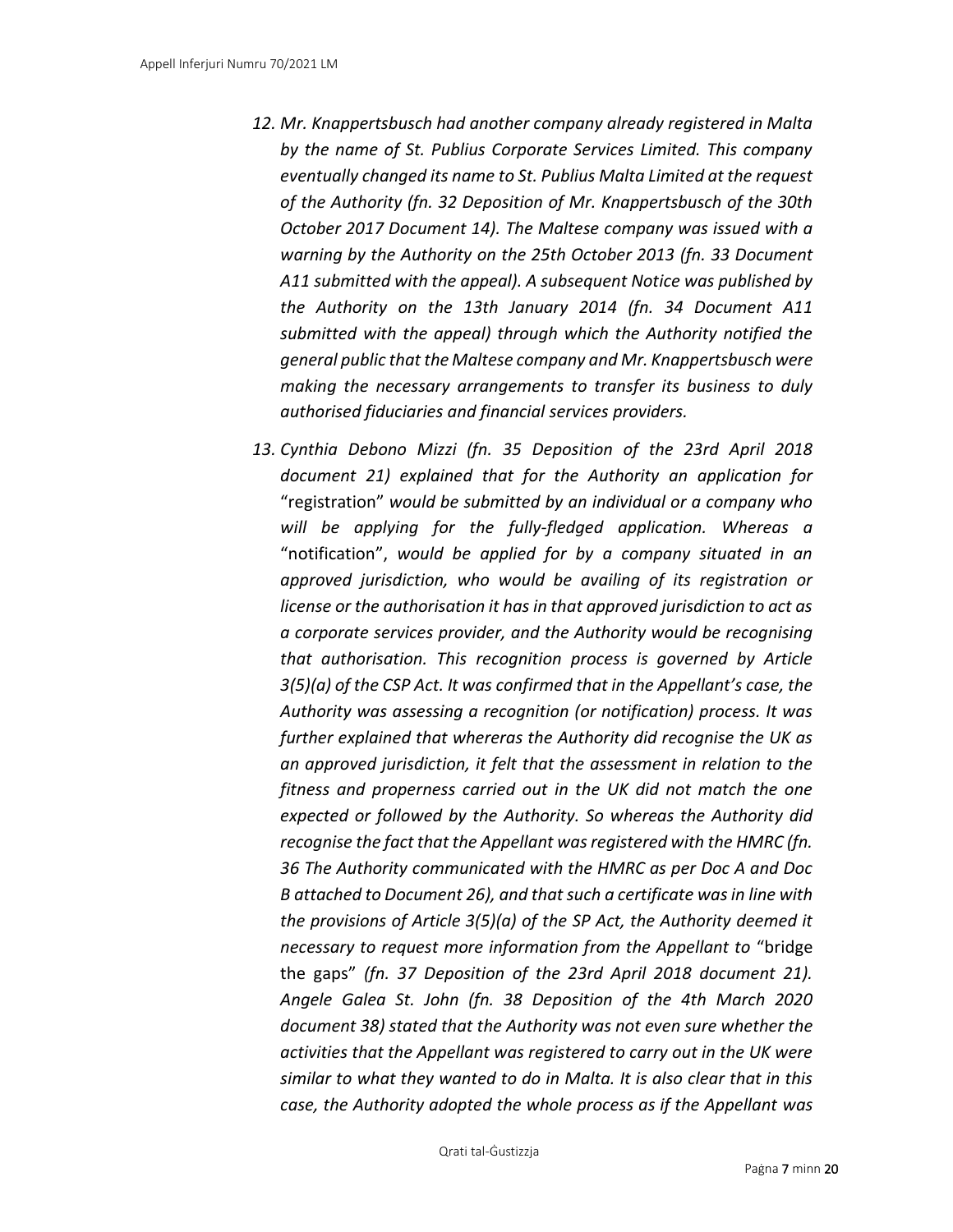*actually applying for a registration rather than for a recognition. Cynthia Debono Mizzi stated that in her opinion, the Authority was authorised or had the discretion to ask for any or more documents when it was not comfortable with what was already submitted, and this in accordance with the provisions of Article 3(5)(b) of the CSP Act.*

#### *Considerations on the First Ground of Appeal:*

*14. It must be noted that even though Mr. Knappertsbusch had bound himself to provide the documentation that lead to the authorisation issued by the HMRC in favour of the Appellant (fn. 39 Deposition of Mr. Knappertsbuschof the 30th October 2017 Document 14), no such documents were ever presented. It must also be noted that the Authority exhibited a letter that it sent to the HMRC and the reply that it got from the HMRC. At no stage did any of the parties to this appeal exhibit any documents and/or material that could shed some light on the licensing process adopted by the HMRC and also the* "gaps" *that exist between the due diligence and competence assessment carried out by the HMRC and the one demanded by the Authority. The Letter sent by the MFSA to the HMRC, and most importantly the reply the MFSA received from the HMRC does not shed any light on this issue, since the HMRC, on the 20th May 2014, merely replied that Mr. Knappertsbusch and the Appellant* "is currently registered with HMRC under the Money Laundering Regulations."

#### *15. Article 3(5) of the CSP Act:*

3.(5)(a) Any person having a licence or registration to provide company service, issued by the relevant regulatory authority in an approved jurisdiction, shall not be subject to registration under this Act, provided that such person notifies the Authority, in writing, of its intention to provide company service in Malta at least forty-five days prior to commencing such activities in Malta and that such person receives from the Authority a confirmation in writing that it does not object thereto.

(b) A notification under this sub-article shall outline the proposed activities and shall be accompanied by such information as may be required by the Authority from time to time.

(c) To the extent that the Authority lays down any restrictions or conditions for such activities, on initial response to a notification or at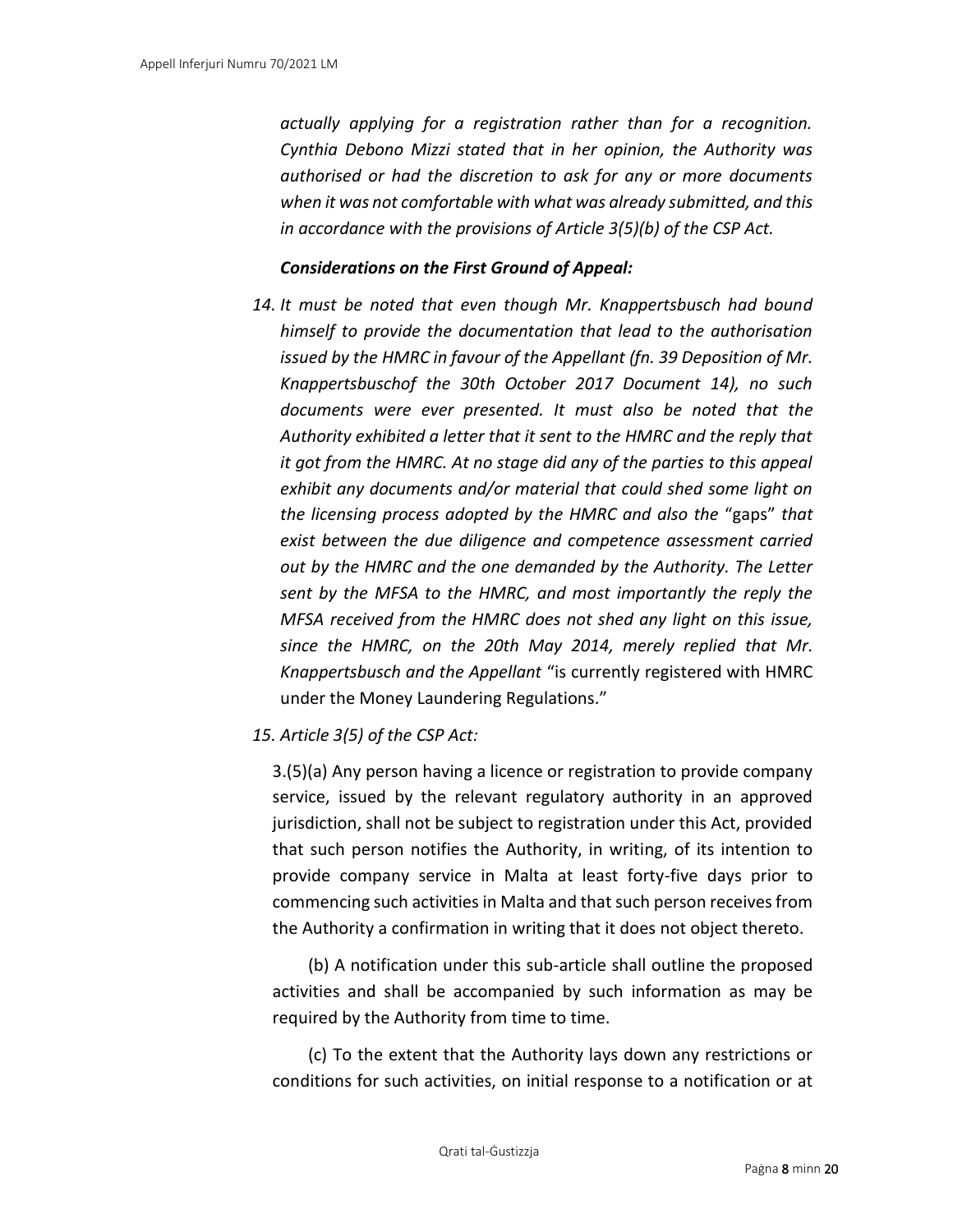any other time, such restrictions and conditions shall come into effect as stated in the response or by subsequent notice of the Authority.

*16. In Article 2(1) of the CSP Act,*

"approved jurisdiction" means an EEA State or an EU Member State or any other jurisdiction which has an equal or comparable level of regulation regarding company service providers to that in Malta; and

"overseas regulatory authority" means an authority in any country or territory outside Malta which exercises any regulatory or supervisory function in relation to financial services corresponding to a function of the Authority as definited in the Malta Financial Services Authority Act;

#### *17. In Article 2(1) the Maltese version of the CSP Act:*

"Awtorità regolatorja barranija" tfisser Awtorità f'xi pajjiż jew territorju barra minn Malta li tkun teżerċita xi funzjoni regolatorjajew superviżorja dwar servizzi finanzjarji li jkunu jikkorrispondugħal xi funzjoni tal-Awtorità kif imfissra fl-Att dwar l-Awtorità għas-Servizi Finanjarji ta' Malta; and

"ġurisdizzjoni approvata" tfisser Stat ŻEE jew Stat Membru tal-UE jew kull ġurisdizzjoni oħra li jkollha livell ugwali jew paragunabbli ta' regolament dwar provdituri ta' servizz lil kumpanniji ma' dak li jkun jeżisti f'Malta;

- *18. Hence, the issue is not whether the Authority, in a recognition procedure, has the power to demand such documentation that it may deem necessary, but what type of documentation may the Authority request, and whether the provisions of Article 3(5) enable the Authority to subjectively determine such a recognition request even on the basis of the documentation that it requested. Hence, the question being asked is whether the Authority, in a notification procedure of a CSP registered in an EU member state can carry out the competence assessments such as the once carried out in this case.*
- *19. There is no doubt that the fact that Mr. Knappertsbusch was already involved in a Maltese company bearing the same name as that of the Appellant, the fact that Mr. Knappertsbusch opted to request the recognition of the Appellant, rather than applying for a registration for the Maltese company which was already conducting similar activities,*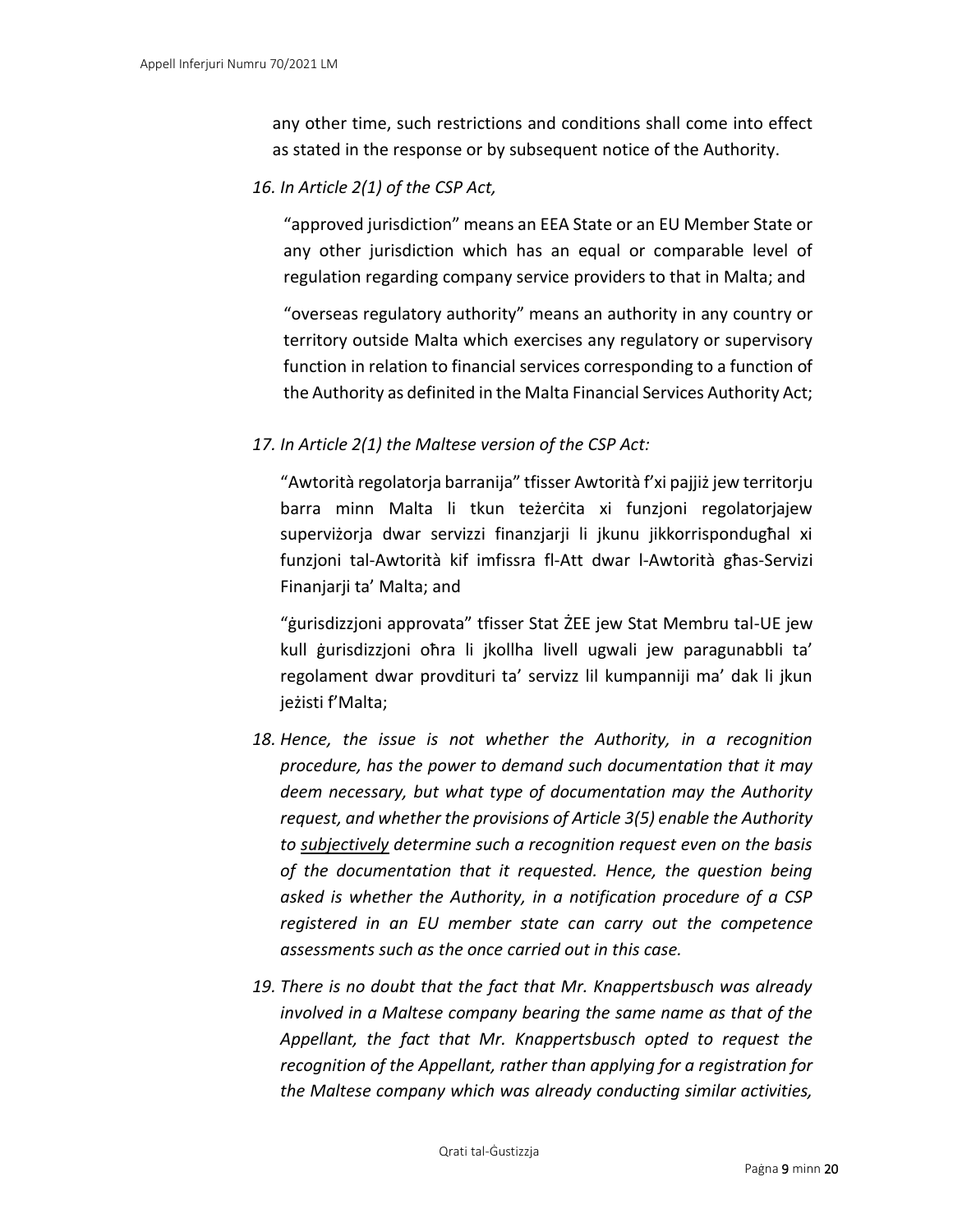*and the fact that the Maltese company was already warned by the same Authority that it was not operating according to law, justifies, in principle, the requests made by the Authority for the further documentation.*

- *20. The Appellant maintains that the Authority is only empowered to seek such additional information in relation to the registration that the Appellant had obtained in the UK. The Authority, on the otherhand argues that since Article 3(5) enables it to request information and eventuall issue a no-objection, intrinsically empowers it to carry out such assessments that it deems necessary for it to reach such a decision.*
- *21. The provisions of Article 3 of the CSP Act impose a registration requirement for anyone wanting to carry out CSP activities in Malta. The proviso to Article 3(1) lists two exemptions from this registration requirement with however an obligation on the persons therein listed to* "notify the Financial Intelligence Analysis Unit established under the Prevention of Money Laundering Act, that they are acting as company service providers by way of business and that they are not required to register with the Authority under this Act."
- *22. Article 3(2) states:*

(2) A person in possession of another licence, authorisation or recognition in terms of the Investment Services Act who intends providing company services by way of business shall apply for registration and, in such case, the Authority shall consider any due diligence process already carried out by it.

*23. Article 3(4) however states that:*

(4) In the event of reasonable doubt as to whether the carrying out of a particular activity would be subject to registration in terms of this Act, the matter shall be conclusively determined by the Authority.

*24. The reading of the provisions of Carticle 3 of the CSP Act clearly impose an obligation of registration with the Authority on any person wanting to carry out CSP activities in Malta. Yet certain categories of people (such as warranted lawyers) are exempted from this requirement to register with the Authority, albeit having an obligation to notify the FIAU. People licensed under the Investment Services Act are not*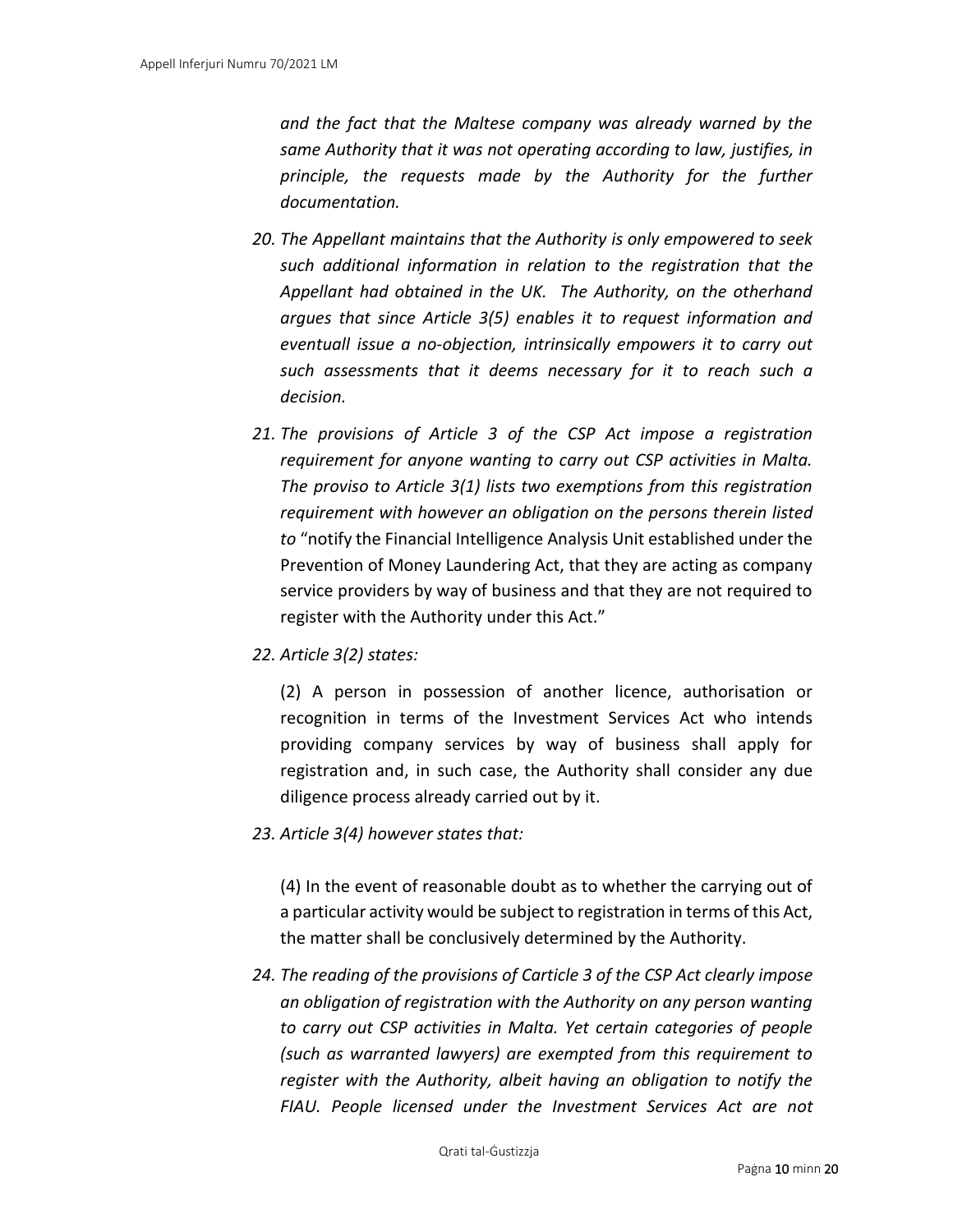*exempted from the registration requirement with the Authority, with the only* "concession" *being that the Authority, in considering the registration, shall use the same Due Diligence it had already carried out.*

- *25. The position of someone who is already registered abroad is somewhat less clear. The CSP Act introduces the concept of* "notification" *which has to be however followed by a* "no-objection" *by the Authority. This is contrary to the position of the exempted persons mentioned beforehand (such as a warranted lawyer) who are obliged to notify the FIAU, without however the obligation to await some form of noobjection from the same FIAU.*
- *26. The interpretation of* "approved jurisdiction"*, especially when comparing same to the Maltese version of the CSP Act, leaves little doubt that the qualification* "which has an equal or comparable level of regulation regarding company service providers to that in Malta" *applies to* "other jurisdictions" *and not to EU Member States or EEA States.*
- *27. Hence it is doubtful whether the Authority can argue that it had the right to consider this particular notification more as a registration because the procedure of registration in the UK is less onerous and is not accompanied by a due diligence or a competence assessment procedure.*
- *28. As already stated, the Authority did consult with the HMRC, which consultation did include specific questions related to the applicant. Yet the reply of the HMRC simply confirmed the fact that the same applicant was indeed registered.*
- *29. The Tribunal also notes the exchange between the Authority and the Applicant during which the Authority made it clear that it was seeking more information.*
- *30. It is quite clear that the Authority was faced with a request under Article 3(5) by an Applicant who had a regulatory history in Malta. The authority had already taken measures against the Maltese company for regultory breaches in Malta. The same Maltese company had its bank accounts closed by Maltese Banks. To compound matters even further, the applicant opted to register as a CSP in another jurisdiction through a company bearing the same name of the company that the same applicant operated in Malta and which was subject to regulatory*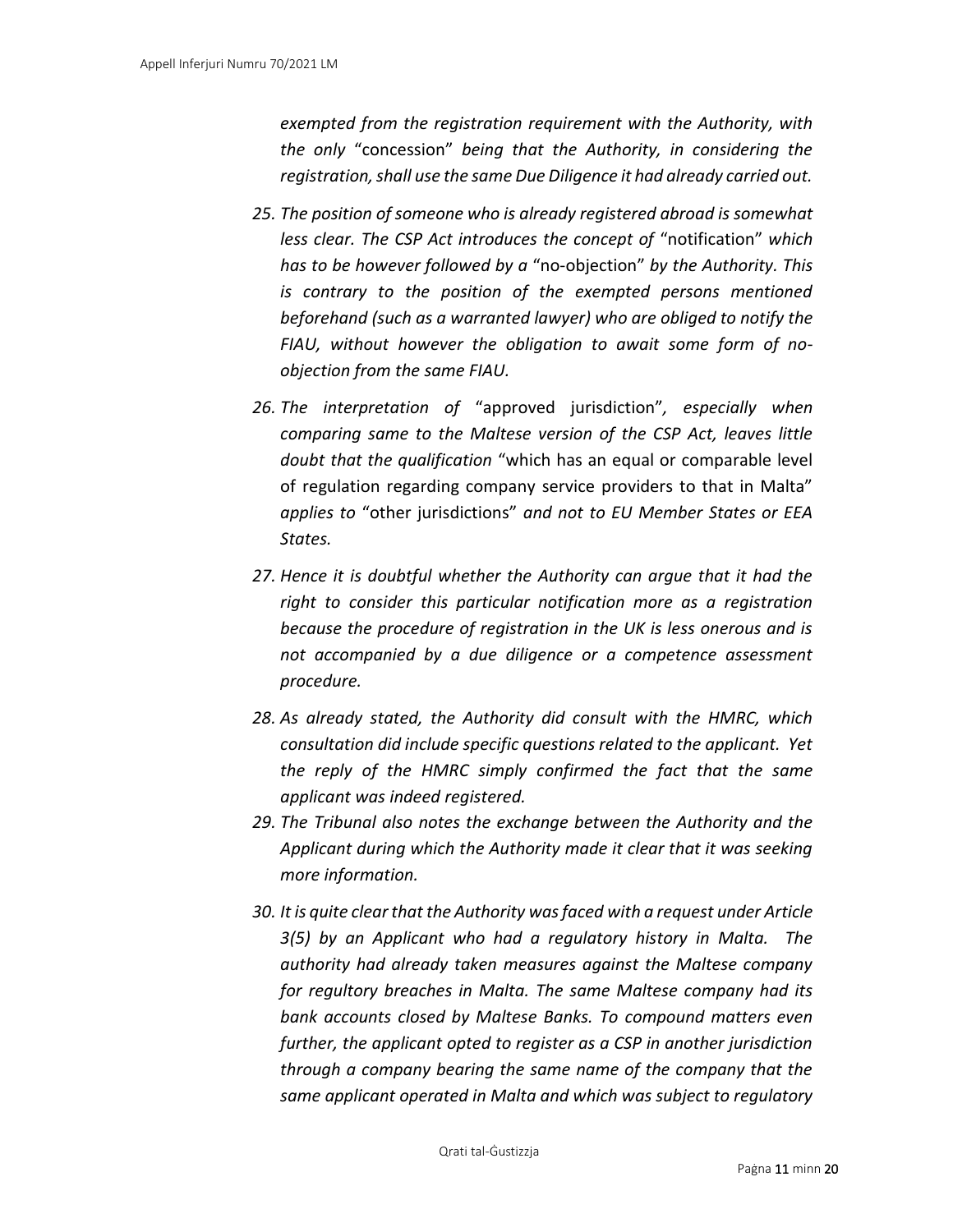*sanctions in Malta. In an email of the 9th June 2014 (fn. 40 Document 14 exhibited with the note of the 21st April 2021), the Appellant justified this process because the Maltese company had been blacklisted by the Maltese Banks.*

- *31. It is also unclear as to why the Appellant did not provide any documentation submitted by him to the HMRC to enable its registration with the HMRC. This documentation was never submitted to the Authority, and neither did Mr. Knappertsbusch submit anything of this sort to the Tribunal as he had bound himself to do during his deposition.*
- *32. It is also clear that the set up proposed for the CSP activity in Malta by the Appellant involved personnel and procedures which were different from the ones adopted by the appellant in England, and with the information made available the Authority, the Appellant failed to show that the proposed set up was actually the set up that was authorised in England.*
- *33. On the basis of these facts, the Authority was, in the opinion of the Tribunal, vested with the right, if not also the duty, to request clarifications and eventually, carry out such assessments that it may deem necessary.*
- *34. Finally, the Tribunal cannot determine and decide whether the same CSP Act is compliant with the Services Directive (2006/123/EC) transposed into Maltese law by way of the Services (Internal Market) Act, Chapter 500 of the Laws of Malta. The CSP Act enables the Authority to request documentation and the Authority acted within the parameters of the said CSP Act.*
- *35. On the basis of the above, the Tribunal is rejecting the First Ground of Appeal.*

#### *The Second Ground of Appeal:*

- *36. The Appellant maintains that the Refusal constitutes an Abuse of Discretion as it is based on improper and irrelevant considerations and is manifestly unfair.*
- *37. The Tribunal analysed the documentation submitted by the Appellant and the reasoning and conclusions of the Authority. The said conclusions were initially notified to the Appellant on the 28th*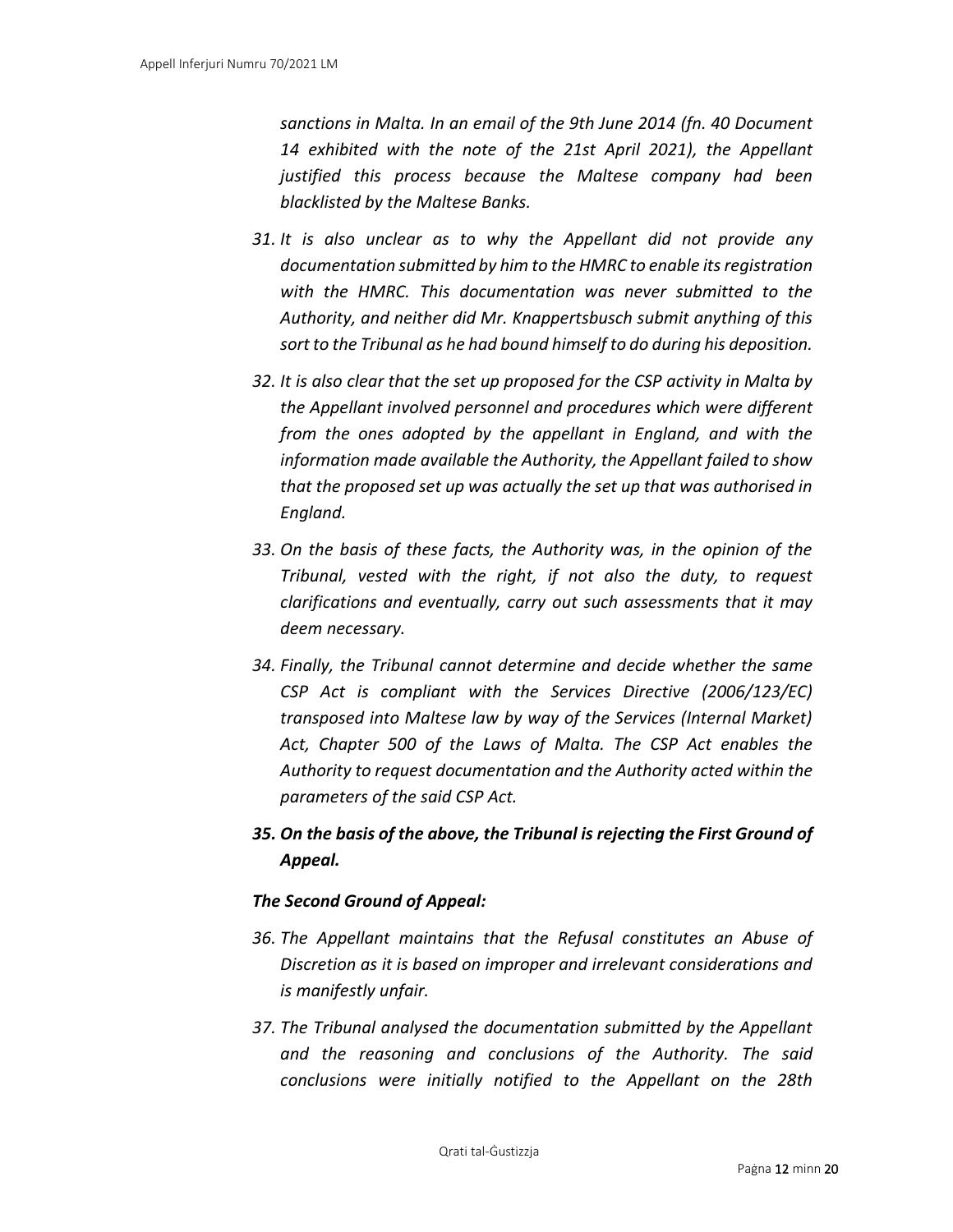*September 2015 with the final decision communicated through the decision of the 18th March 2016.*

*38. The same decision listed 5 factors (fn. 41 According to the deposition of Cynthia Debono Mizzi of the 23rd April 2018 (document 14), the reasons must be seen to cumulatively rather than indepdently.) namely:*

*a. The representations provided did not deny Mr. Knappertsbusch's involvement in Eurokasse New Zealand Limited .... And neither did he provide proof that he was not involved in Eurokasse New Zealand Limited at the time of the investigation (fn. 42 According to the deposition of Cynthia Debono Mizzi of the 23rd April 2018 (document 14), the PQ did not even refer to the directorship held in this company.);*

*b. Given that this information is of direct relevance to the MFSA's due diligence assessment, the warnings issued by the Austrian FMA (fn. 43 should have been brought to the MFSA's attention with the content of Mr. Knappertsbusch's PQ (fn. 44 The Appellant communicated with the Austrian Financial Markets Authority. Doc C and Doc D attached to Document 26);*

*c. With respect to Corporate Governance structures, the information received by the MFSA with respect to training provided to proposed key officals was not sufficient to alleviate MFSA's concerns that the suggested course of action with regards to improving the competence aspect would be enough to enhance the weak governance structure that was proposed;*

*d. Warnings have already been issued by the MFSA against Mr. Knappertsbusch and St. Publius Malta Limited in connection with licensable activities being carried out without any authorisation from the Authority (fn. 45 Documents A11 submitted with the appeal); and*

*e. Although Mr. Knappertsbusch claims that he has been working in the area of corporate services since 2010, he did not demonstrate a good track records on which the Authority could rely.*

*39. The Authority, in its reply maintains that the discretion of the Authority may not be queried by the Tribunal on the strength of the provision of Article 21(9) of Chapter 330 of the Laws of Malta and that in*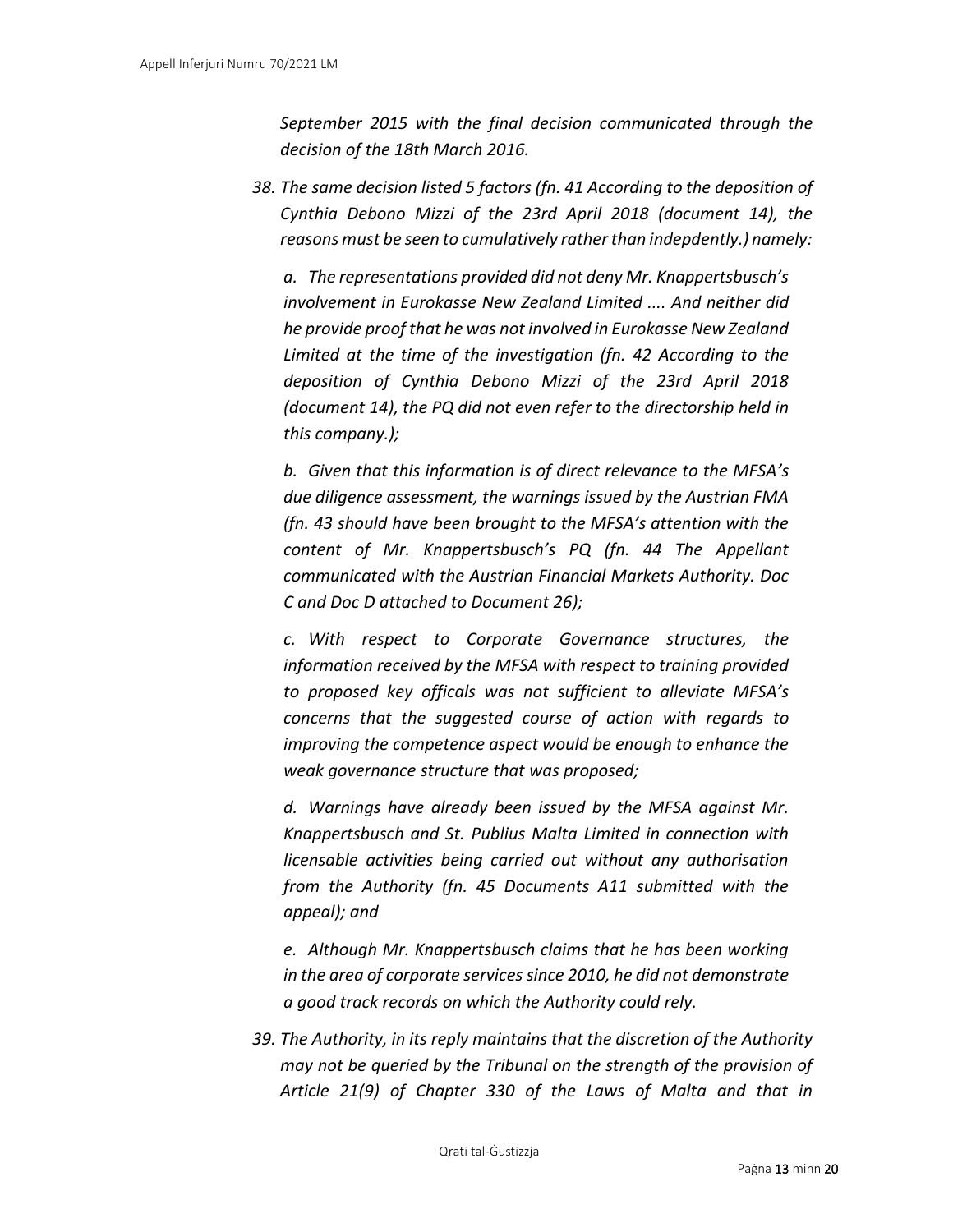*determining how the Authority exercised its discretion two important considerations must be made, namely (i) one must transpose oneself backwards in time to the time when the Authority was exercising its discretion; and (ii) one must see how the discretion was exercised based upon the information that the Authority had at the time when it was exercising its discretion;*

*40. Article 16(3) of the CSP Act states:*

The provisions of article 21 of the Malta Financial Services Authority Act shall apply *mutatis mutandis* to appeals that may be brought before the Financial Services Tribunal in terms of this article.

*41. Article 21(9), invoked by the Authority, states:*

The question for the determination of the Tribunal shall be whether, for the reasons adduced by the appellant  $-$ 

- (a) the competent authority has, in its decision wrongly applied any of the provisions of this Act, or any regulations issued thereunder;
- (b) the decision of the competent authority constitutes an abuse of discretion or is manifestly unfair:

Provided that the discretion of the competent authority may not, so long as it has been exercised properly, be queried by the Tribunal:

- *42. On the basis of the fact that the Tribunal feels that the Authority was correct in the procedure adopted, and hence the Authority had the right to carry out the a due diligence assessment and also a competence assessment, the Tribunal must now assess whether the conclusions reached by the Authority ought to be confirmed.*
- *43. Having seen the documents submitted by the Appellant, and certain arguments made by the Appellant during the application stage (fn. 46 Most of which were confirmed by the Appellant in the submissions before this Tribunal), the Authority was correct in the conclusions reached by it.*
- *44. The first two reasons refer to the fact that the representations provided by the Appellant did not deny Mr. Knappertsbusch's involvement in Eurokasse New Zealand Limited. Furthermore, the*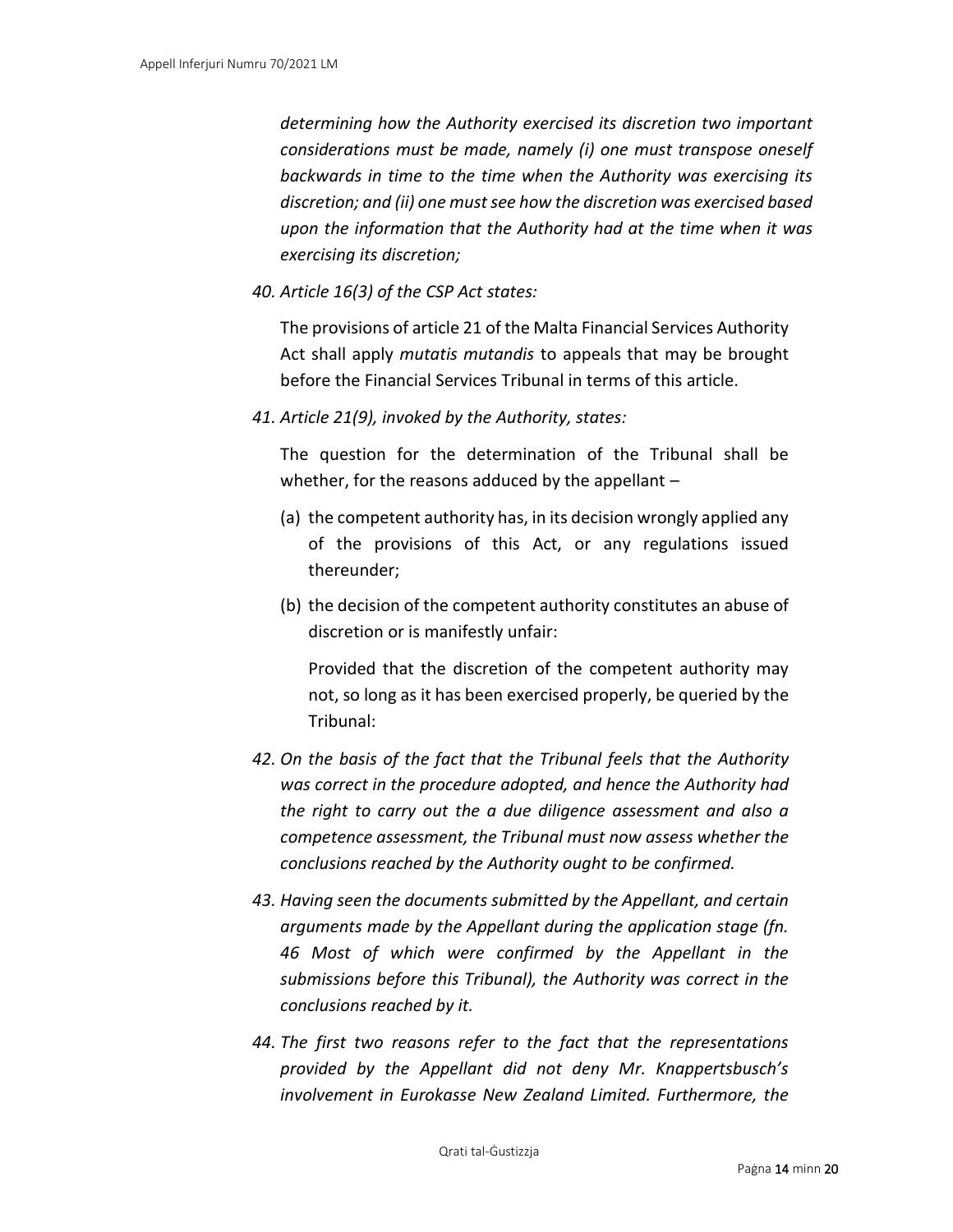*explanations given by Mr. Knappertsbusch did not prove that he was not involved in Eurokasse New Zealand Limited at the time of the investigation in question. The Authority was correct to perceive such information as having direct relevance to the due diligence assessment, and was thus correct in assuming that the warnings issued by the Austrian FMA should have been brought to the Authority's attention with the content of Mr. Knappertsbusch's PQ. Ultimately, the Tribunal understands that the scope of the PQ is to provide the Authority will ALL the information, and the Authority must then assess such information. If the compiler of the said PQ unilaterally determines the relevance of the information that he ought to provide, even though this is clearly requested in the same PQ, the whole scope of the said PQ becomes irrelevant. The fact that such information was not provided correctly lead the Authority to consider this as a material consideration in its decision.*

- *45. The same reasoning applies to the Authority's assessment on the Corporate Governance structures proposed by the Appellant. Once again the information provided was sporadic and never much in line with clear directions that the Authority was giving to the Appellant in this regard.*
- *46. The final two reasons may also be considered together. The Authority rightly felt that the warnings that had already been issued against Mr. Knappertsbusch and St. Publius Malta Limited in connection with licensable activities being carred out without any authorisation, were another material consideration in its decision. The said warnings related to activities similar to the ones subject matter of the notification process in question and the replies given by the Appellant as to how and why it carried out such activities without a license were not conducive to alleviate the concern of the Authority that the Appellant does not understand the necessity of regulation in such a service. The fact that the Appellant also started advertising services through Malta when the Authority had not yet issued its decision or no-objection, as required at Law, further confirms that the Authority was correct in this regard.*
- *47. These reasons taken together, and analysed in the light of the scope of the CSP Act (fn. 47 Refer to Article 1(2) and Article 5(2)), lead the Tribunal to confirm the conclusions reached by the Authority.*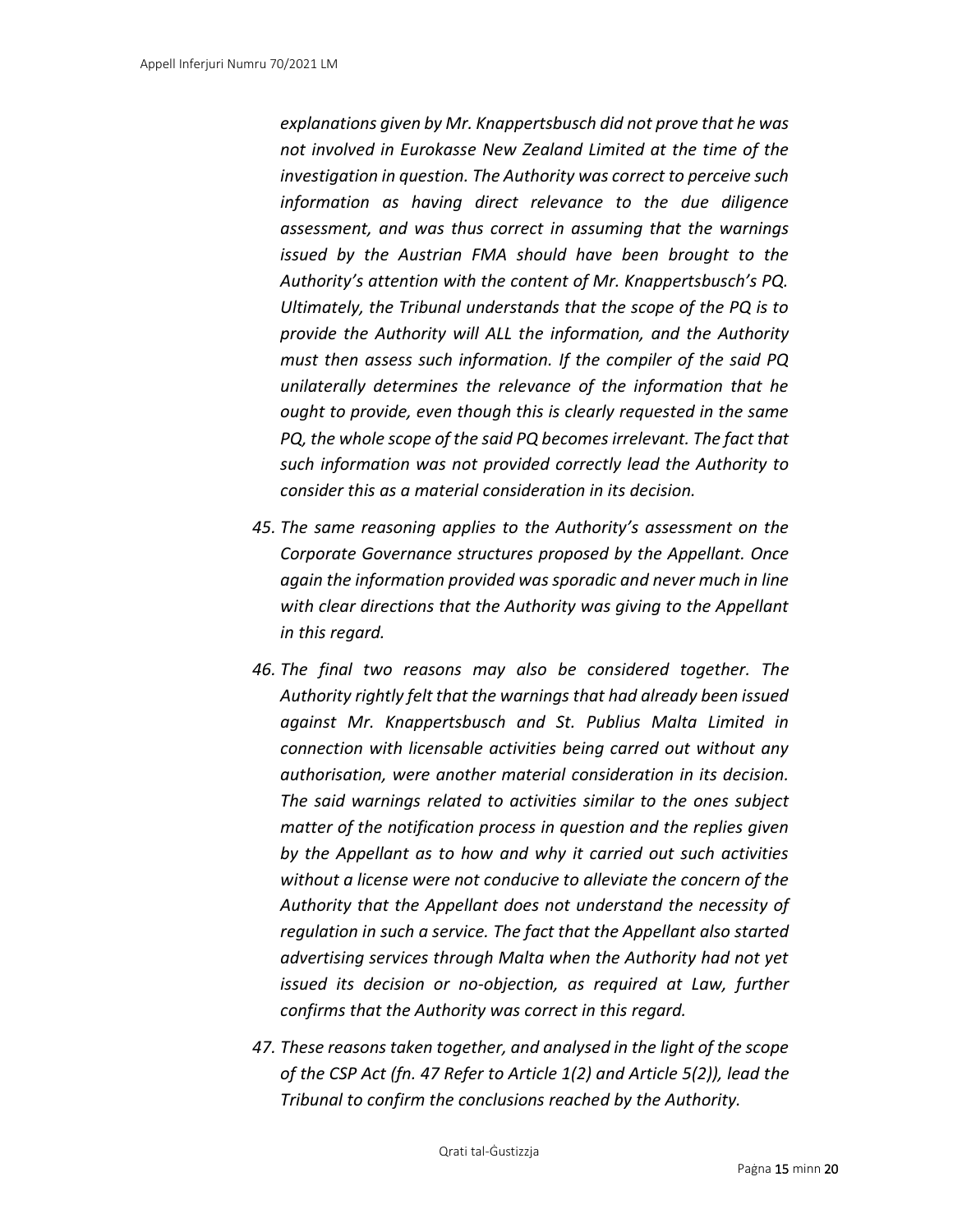## *48. On the basis of the above, the Tribunal is rejecting the Second Ground of Appeal.*

#### *The Third Ground of Appeal:*

- *49. The Appellant maintains that the Warning issued as part of the Decision likewise constitutes a wrong application of the Law, is* ultra vires *and disproportionate.*
- 50. *On the 21st March 2016, the Authority issued a* "Warning" *(fn. 48 Document A2 submitted with the appeal) stating* that "St. Publius Corporate Services Limited and Mr. Knappertsbusch are not registered by the MFSA to provide any corporate services in or from Malta in terms of the Company Services Providers Act, Chapter 529 of the Laws of Malta. Accordingly the MFSA warns the public against entering into any transactions or otherwise dealing with the abovementioned company or individual".
- *51. Mr. Knappertsbusch interpreted this Warning as meaning that the Appellant could not conduct any business* "worldwide" *(fn. 49 Deposition of Mr. Knappertsbusch of the 30th October 2017 Document 14)*
- *52. It must be noted that the said notice applies to the Appellant, i.e. the Company registered in England, and also Mr. Knappertsbusch.*
- *53. The Tribunal finds that the first part of the notice is factually and legally correct.*
- *54. Yet, the wording used in the second part of the notice, namely*  "Accordingly the MFSA warns the public against entering into any transactions or otherwise dealing with the above-mentioned company or individual" *may or should have been written better.*
- *55. The Authority should appreciate that such notices are read universally and not just by the general public of Malta (fn. 50 The Authority itself uses similar notices issued in other jurisdictions in its due diligence and/or competence assessments). Such notices show up in simple internet searches and are hence available to any member of the general public worldwide, or any person carrying out a search on the Appellant and/or Mr. Knappertsbusch. The use of*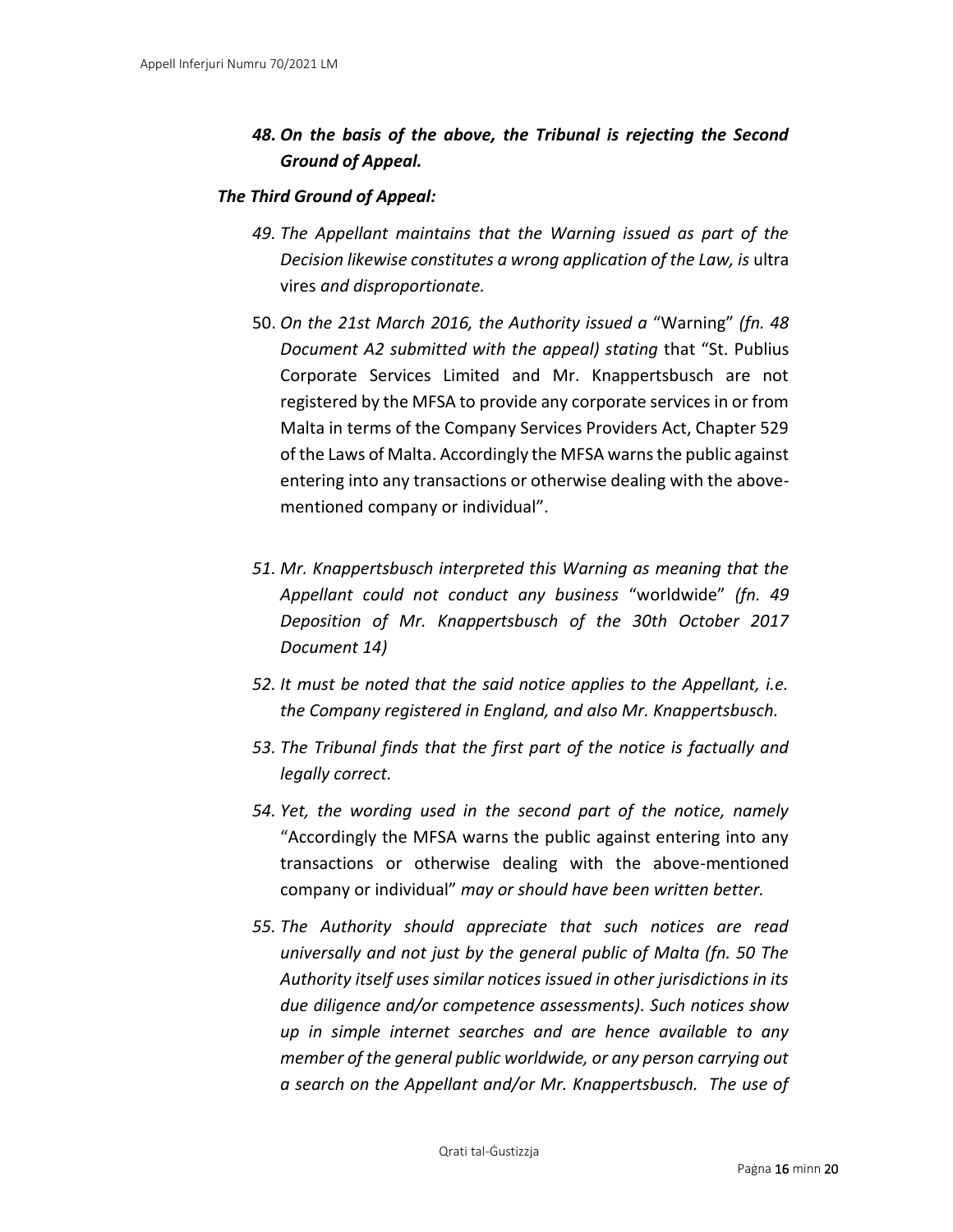*the phrase* "warns the public against entering into any transactions or otherwise dealing" *is somewhat too generic and may give the wrong impression on the otherwise possible good standing, commercial or otherwise, of the Appellant and/or Mr. Knappertsbusch. The scope of the notice is to notify the public of the Appellant's failure in relation to the CSP activity that he applied for.*

- *56. The Authority should endevour to be more precise and accurate in its notices to the public and ensure that such notices are faithful to the official decision taken by the Authority.*
- *57. The Tribunal feels that in this case, the Authority may not have been so accurate and hence, is minded to uphold in part the third ground of appeal".*

## **L-Appell**

4. Is-soċjetà appellanta intavolat ir-rikors tal-appell tagħha fis-6 ta' Lulju, 2021 fejn qiegħda*:* 

*"...titlob bir-rispett lil din l-Onorabbli Qorti jogħġobha tirriforma s-sentenza tat-Tribunal għal Servizzi Finanjarji ta' nhar is-16 ta' Ġunju 2021 fl-ismijiet premessi (FST 03/16) u dan billi:*

- *1. Tħassar u tirrevoka d-Deċiżjoni tat-Tribunal limitatament għas-segwenti:*
	- *a. Il-parti fejn it-Tribunal jiċħad l-ewwel aggravju sollevat mis-Soċjetà hawn Appellanti fir-rikors tal-appell quddiem it-Tribunal għal Servizzi Finanzjarji u minflok tilqa' l-ewwel aggravju imsemmi;*
	- *b. Il-parti fejn it-Tribunal jiċħad it-tieni aggravju sollevat mis-Soċjetà hawn Appellanti fir-rikors tal-appell quddiem it-Tribunal għal Servizzi Finanzjarji u minflok tilqa' t-tieni aggravju imsemmi;*
	- *c. Il-parti fejn it-Tribunal jilqa' r-risposta tal-Awtorità limitatament għal dak konformi mad-Deċiżjoni tat-Tribunal u minflok jiċħad ir-risposta tal-Awtorità msemmija*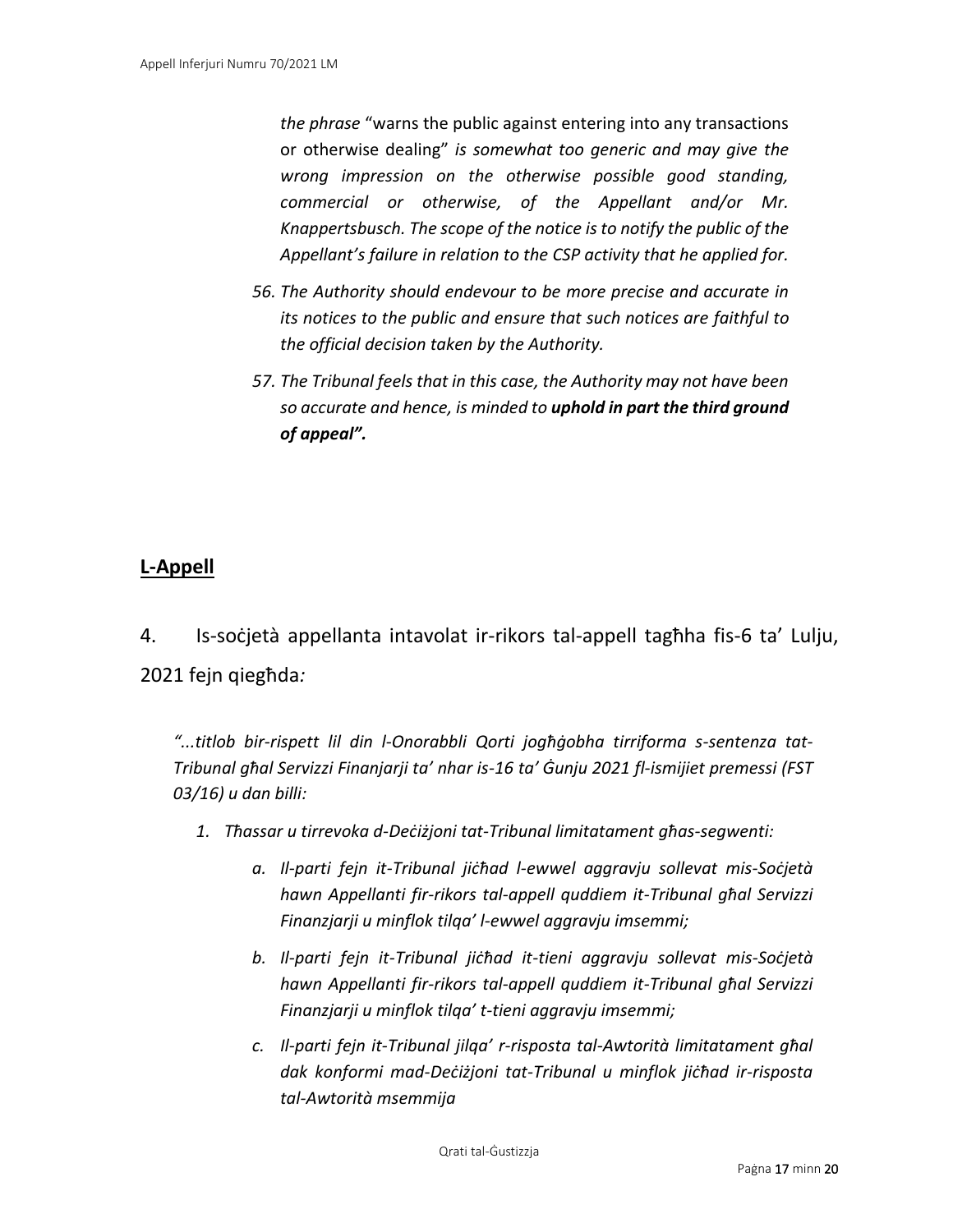- *d. Il-parti fejn it-Tribunal jakkorda l-ħlas tal-ispejjeż għas-Soċjetà Appellanti u minflok jordna illi l-ispejjeż jitħallsu mill-Awtorità jew skont kif din l-Onorabbli Qorti jogħġobha tiddeċiedi;*
- *2. Tikkonferma dik il-parti d-Deċiżjoni tat-Tribunal limitatament għall-parti fejn it-Tribunal jikkonferma it-tielet aggravju sollevat mis-Soċjetà hawn Appellanti fir-rikors tal-appell quddiem it-Tribunal għal Servizzi Finanzjarji."*

Tgħid li l-aggravji tagħha huma dawn: (i) interpretazzjoni żbaljata tat-Tribunal dwar id-dritt tal-Awtorità appellata li tapplika proċess ta' reġistrazzjoni u assessjar għal proċessi ta' notifika *ai termini* tal-para. (a) tas-subartikolu 3(5) tal-Kap. 529; (ii) it-Tribunal naqas milli jikkonsidra u jiddeċiedi dwar l-aggravji tagħha dwar ksur tal-Awtorità appellata tad-dispożizzjonijiet tal-Kap. 500; u (iii) it-Tribunal naqas milli jikkonsidra l-provi kollha bi ksur tal-prinċipji tal-ġustizzja naturali.

5. L-Awtorità appellata wieġbet fid-29 ta' Lulju, 2021 fejn issottomettiet li fil-fehma tagħha d-deċiżjoni appellata hija waħda ġusta u għandha tiġi kkonfermata.

## **Konsiderazzjonijiet ta' din il-Qorti**

6. Din il-Qorti qabel xejn tagħmel riferiment u tiċċita d-dispożizzjonijiet tassubartikolu 16(2) tal-Kap. 529, li jipprovdu kif ġej:

(2) Bla ħsara għad-dispożizzjonijiet ta' dan l-Att, jista' jsir appell quddiem it-Tribunal dwar Servizzi Finanzjarji dwar:

> (a) kull nuqqas li jitgħarraf applikant jew provditur ta' servizz lil kumpanniji awtorizzat biċ-ċħid tal-applikazzjoni tiegħu jew bit-tħassir talawtorizzazzjoni tiegħu skont l-artikolu 7;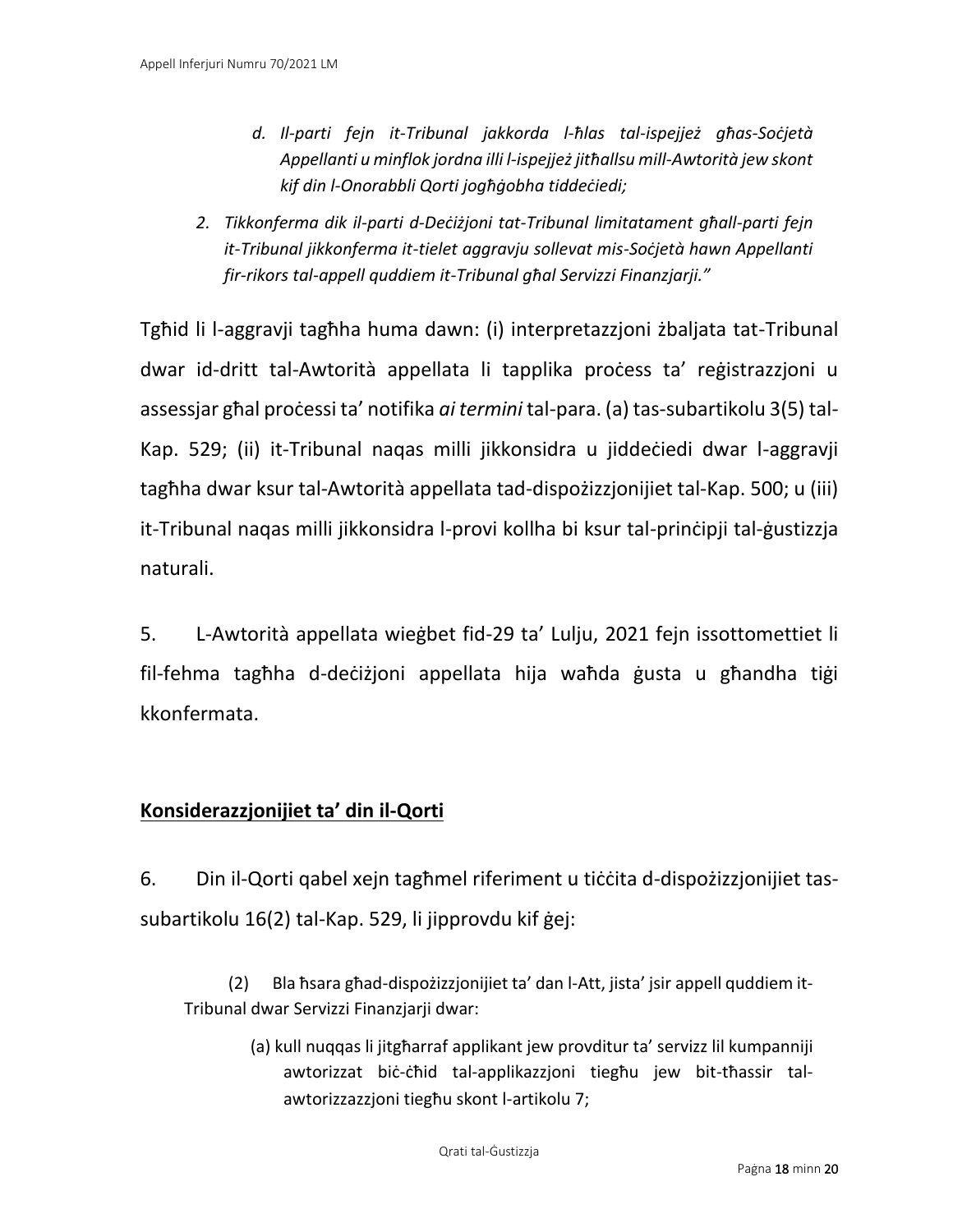- (b) kull penali amministrattiva imposta taħt l-artikolu 9 u l-artikolu 15(8);
- (ċ) kull ċħid ta' applikazzjoni għal awtorizzazzjoni jew tħassir ta' awtorizzazzjoni skont l-artikoli 5 u 6;
- d) kull direttiva mogħtija taħt l-artikolu 11 jew taħt l-artikolu 16(2)(b) tal-Att dwar l-Awtorità għas-Servizzi Finanzjarji ta' Malta;
- (e) il-bdil ta' kull kundizzjoni jew li tiġi imposta xi kondizzjoni ġdida skont l-artikolu 7".

7. Wara qari ta' dan is-subartikolu, mill-ewwel il-Qorti tirrileva li l-ebda waħda miċ-ċirkostanzi kkontemplati ma jirriżultaw fl-appell odjern, fejn l-Awtorità appellata għażlet li ma tagħtix il-konferma bil-miktub għall-avviż ippreżentat lilha mis-soċjetà appellanta *ai termini* tal-para. (a) tas-subartikolu 3(5) tal-istess liġi, li din tipprovdi servizz lill-kumpanniji hawn Malta. Kull wieħed mill-paragrafi tas-subartikolu 16(2) tal-Kap. 529 fuq ċitat jittratta sitwazzjonijiet ferm diversi għal dawk li jirriżultaw fil-każ odjern, u għalhekk il-Qorti tqis li ssoċjetà appellanta qatt ma kellha dritt tippreżenta appell quddiem it-Tribunal, li huwa prekluż milli jittratta l-kwistjoni tar-rifjut tal-konferma tal-avviż mogħti mis-soċjetà appellanta lill-Awtorità appellata, wisq aktar li tressaq appell middeċiżjoni tiegħu quddiem din il-Qorti.

### **Decide**

**Għar-raġunijiet premessi, din il-Qorti tastjeni milli tieħu konjizzjoni tal-appell odjern kif magħmul mis-soċjetà appellanta.**